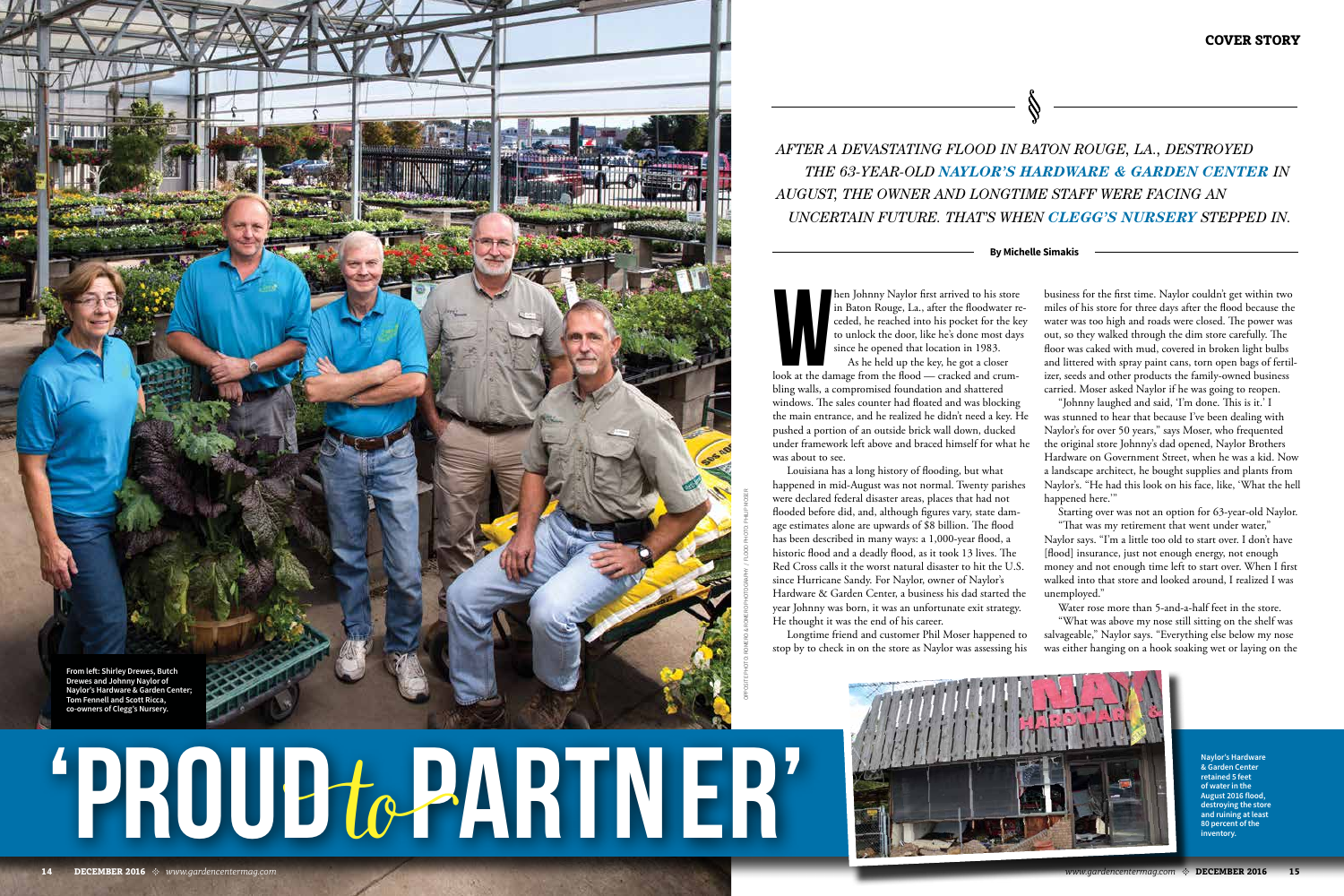



**The August flood in Louisiana was known as a "1,000-year-flood" because of the small chance a flood of that severity will happen. More than 100,000 homes were damaged, and many people lost their cars.** 

floor. We sold bulk grass seed ... and they had just spread out all over the floor and were germinating. [My daughter] said that the floor looked like a giant Chia Pet."

Naylor estimates that 80 percent of his inventory was ruined by the rushing waters from the Amite and Comite rivers, two of several that swelled and deluged the area. Estimates vary, but according to state officials, 110,000 homes were damaged by the flood. Naylor's store happened to be in East Baton Rouge Parish, one of

the hardest hit areas. Antique furniture, plush recliners, bedding, clothes and more floated everywhere, and once the waters cleared, piles of debris, some has high as 6 feet, were stacked on streets and lawns. Moser said some of these "mountains of trash" were so high you couldn't see the homes behind them.

The disaster is being called a 1,000-year flood because in any given year, there is only a .1 percent chance of an event of that severity happening. Naylor had seen

a 100-year flood in his lifetime in 1983 and his business didn't flood — but nothing like what August 2016 brought. Twenty to more than 30 inches of rain fell in certain areas, and all-time flood levels were shattered, as rivers rose 5 to 6 feet above previous records.

Most everything went under the undiscriminating waters. Cash registers, computers, a forklift, a Bobcat.

"Out of \$170,000 to \$180,000 worth of inventory, without even counting the plants, I may have salvaged \$10,000 or \$15,000 out of it. Maybe," Naylor says. "The vegetable plants in the greenhouse, it was kind of strange. The water went in, the benches floated, and they just sat right back down. They were little catawampus, but I don't think we lost a thing that was in [the greenhouse]."

That's one reason Naylor considers himself lucky. He was known for his specialty vegetable plants and seed, which he has cultivated and perfected for 40 years in his home trial garden.

"We had 2, 3,000-square-foot greenhouses, and all we grew is our vegetable plants. That was one of those little things we were known for," says Naylor, who has a horticulture degree. "It was a service to the community because you just couldn't buy [those vegetables] anywhere."

Another reason he said he felt blessed is that his house was spared.

"I'd much rather lose my business than lose my home. I still had my house, my vehicles, which a lot of people lost," he says. "I had my wife, my life. I figured I was in pretty good shape."

Little did he know that he also had Tom Fennell.



**Outside inventory at Naylor's Hardware & Garden Center was destroyed, but vegetable plants in the greenhouse survived the flood.**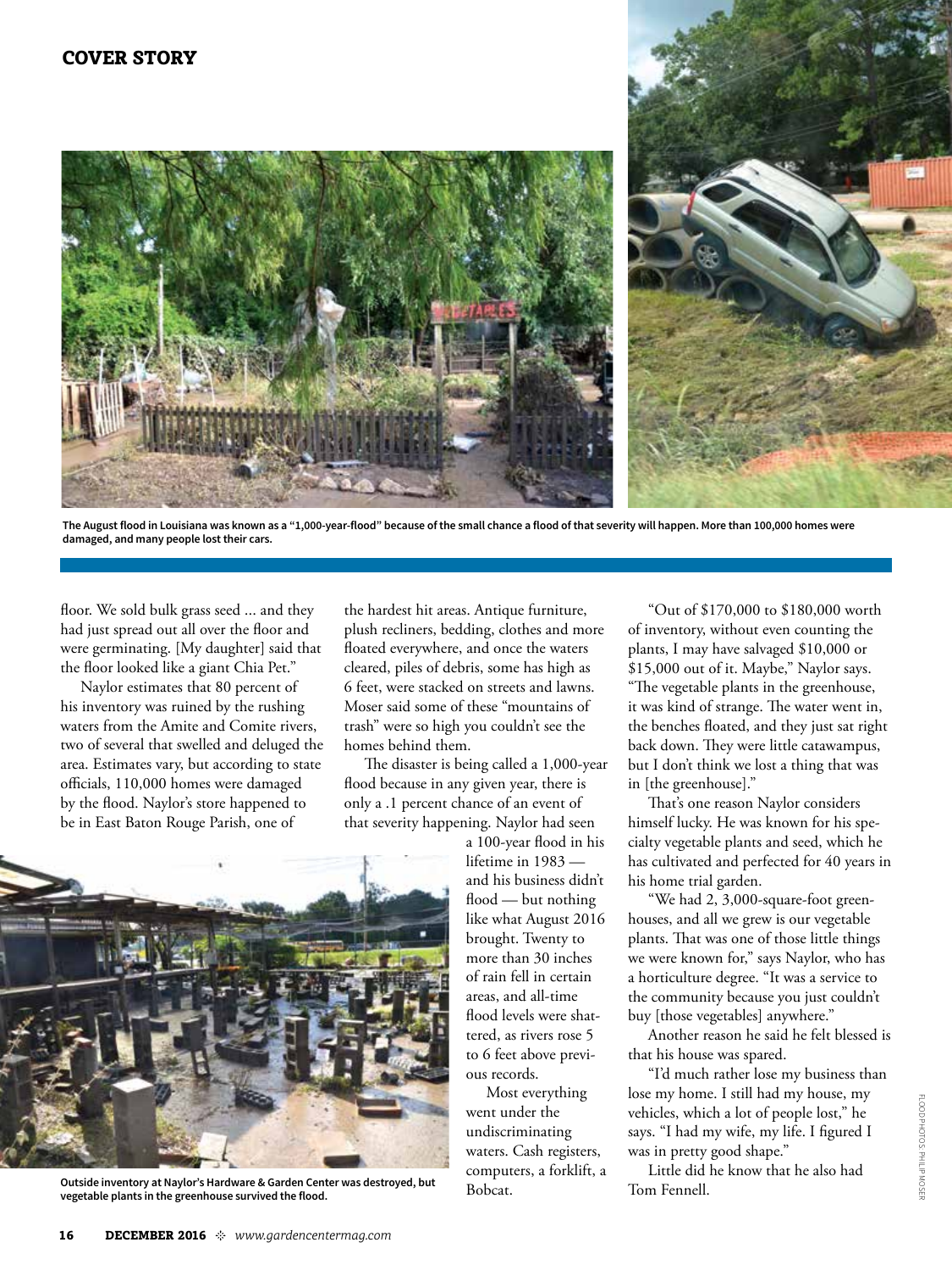### **An unexpected opportunity**

When you talk to Fennell, who owns the nearby Clegg's Nursery, Naylor, or Butch Drewes, longtime manager of Naylor's, they'll all explain that the two independent garden center businesses were never competitors. They call themselves friends, even though Clegg's four stores surrounded Johnny Naylor's old business, with most less than a 15-minute drive away from Naylor's. Drewes and Clegg's co-owner Scott Ricca have also co-hosted a radio show together for nearly 15 years. Before they worked for Naylor's, Drewes and his wife, Shirley, started their careers at Clegg's.

"If somebody came in looking for something we didn't have, the first place we'd send them is Clegg's," Naylor says. "They'd do the same thing. If customers came to Clegg's looking for specific vegetables, they'd send them to me. We shared customers."

Clegg's is known for its landscape plants and color, while Naylor's was always known for its hardware department, vegetables and bulk seed.

 Perhaps it's not so surprising then what happened after the flood.

Fennell first saw the extent of the damage at Naylor's on Facebook, and he was concerned. Two of the Clegg's stores were hit hard, resulting in hundreds of thousands of dollars in lost inventory, but they were able to reopen two days after the flood.

18 DECEMBER 2016 \* www.gardencentermag.com<br>
18 DECEMBER 2016 \* www.gardencentermag.com<br>
18 DECEMBER 2016 \* www.gardencentermag.com<br>
18 DECEMBER 2016 \* www.gardencentermag.com com DECEMBER 2016 19 "All of a sudden, I've been blessed with 120 years of experience that's been given to me with Johnny, Butch, Shirley and Scott. And I also have their customers shopping with us," Fennell says, adding

A few days after the flood, Fennell called Drewes to check on him, and Drewes said Naylor's was closing for good.

"I was reaching out as a friend at first, but when I found out they were closing, I said, 'No. We've got to figure this out,'" Fennell says. He asked Drewes to meet with him at one of the Clegg's stores.

Drewes' house was still surrounded by waist-deep water, so when he finally arrived, he was wet and muddy from wading through water to get to his truck.

"And at that point [Fennell] said, 'You don't have a place to go back to. I need you to work with Johnny and do whatever you need to do with him to get that store secured,'" Drewes says.

After talking with Drewes, Fennell reached out to Naylor.

"People weren't looking to spruce up their yard. Everyone was in survival mode."

Drewes calls Fennell a hero for merging the two businesses.

"He's very humble, but he was the one who reached out and made this work," Drewes says. "It is a perfect marriage."

Fennell doesn't consider himself a savior, and says he has benefited from the partnership as much as Naylor's has.

that they also acquired the True Value license once held by Naylor's and have had help from their staff setting up the store. "We had a lot of overlapping customers, but Johnny and Butch were the go-to people in Baton Rouge for seeds and vegetables, and we were the go-to people on shrubs and color. Now we've got the best of both worlds."

When talking to Naylor, who has just lost the business he had worked at since he was old enough to dust shelves and straighten merchandise for his dad, he sounds optimistic and at peace.

"Things have just opened up for me. I

believe God [made] a new path for me," he says. "I'm just following it day to day, and I just watch more and more doors open. You asked how I get through it? That's how."

## **'One bigger, better business'**

It has been four months since the flood, and Naylor's and Clegg's have pieced together details of the partnership. Naylor's hardware division, featuring True Value products, will be fully installed at Clegg's main store on Siegen Lane, where the old crew from Naylor's primarily works, and at their Denham Springs location by mid-

"There was no going forward with [Naylor's]," Naylor says. "Tom called, and he was the one who suggested [a partnership]. He said, 'I've got a building with nothing to sell and you've got stuff that we can bring in and sell but no building.'"

Fennell could reopen his stores, and Naylor could salvage his products and sell what he had left. Naylor asked what exactly Fennell had in mind. He said he didn't have "a clue," but he knew that the community could not lose Naylor's.

"When I first talked to Johnny [after the flood], I said, 'You know, Johnny, I can't hire you because you're a step above

me.' He's an icon in my eyes," Fennell says. "And I said, 'I just want you to work with me. Let's just agree we'll help each other out. We're not going to sit and do nothing. We're going to figure this out.'"

Immediately after the flood, Fennell ended up hiring four people from Naylor's — Butch and Shirley Drewes, who both have about 30 years of experience, Scott Stewart, and Johnny Naylor as a consultant.

"They had the cleaning supplies and wheelbarrows and sheetrock knives, so we started bringing that in our stores, and that gave us a breath of life," Fennell says.

TRUCK PHOTO: ROMERO & ROMERO PHOTOGRAPHY / SIGN: COURTESY OF CLEGG'S NURSERY





**Clegg's Nursery promotes its new partnership with Naylor's.**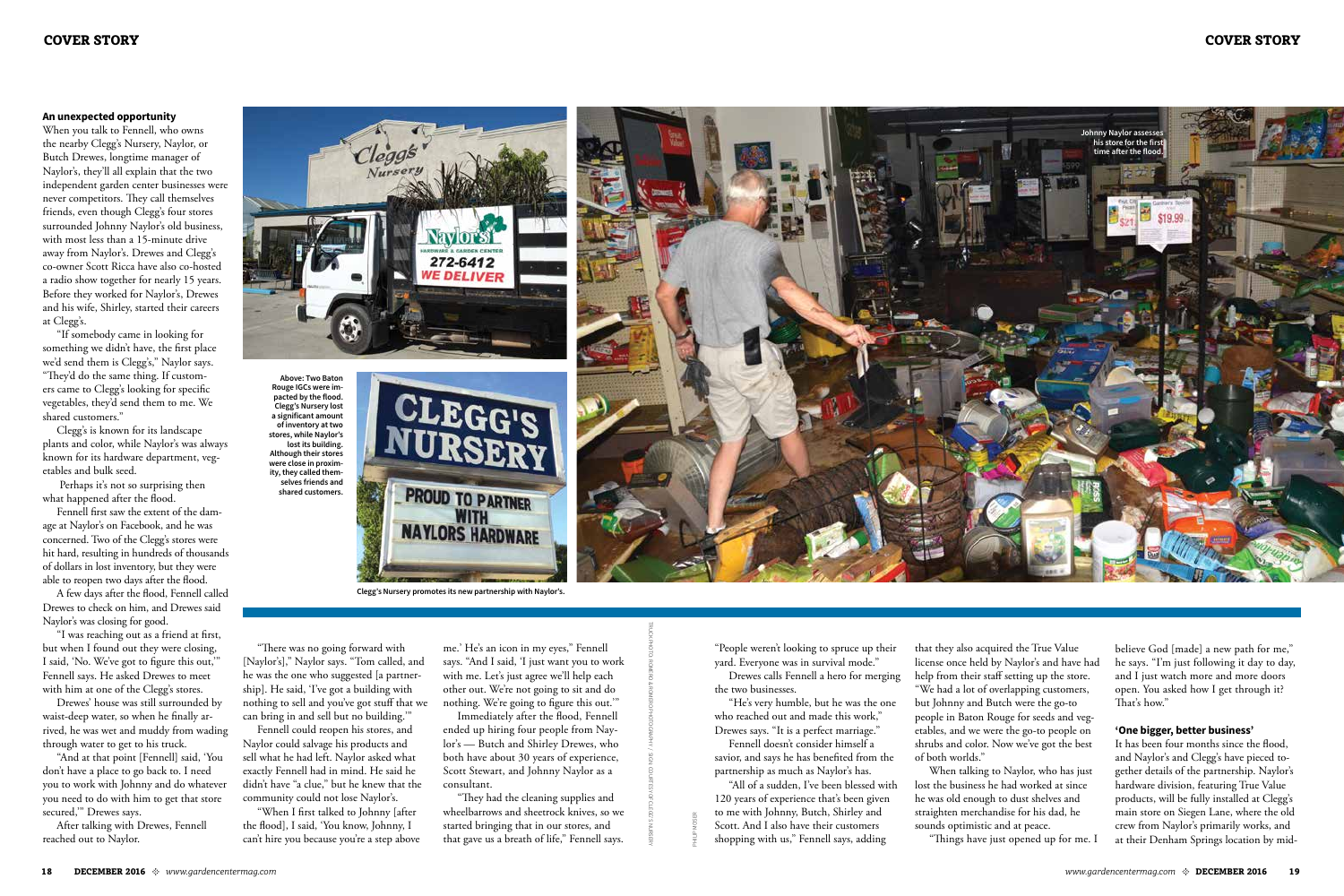

January. The goal is to eventually have a hardware presence in three Clegg's stores.

Another new initiative at Clegg's sparked by Naylor's is the installation of a point-of-sale system, which is Clegg's first. That will be up-and-running before Christmas.

There are now seven former Naylor's employees working for Clegg's.

"Some of the employees' immediate concerns were getting their houses back together," Fennell says. "We've taken more employees on as they've secured their homes."

All former Naylor's associates still wear their company shirts, and when customers call Naylor's phone number, staff answers, "Clegg's Nursery/Naylor's Hardware on

Siegen." Naylor's logo is on Clegg's ads, and Naylor's Facebook page is still active.

"That's the whole idea, is to let people know Naylor's is not dead," Naylor says. "We are Naylor's Hardware at Clegg's. We're still alive, we're just alive some where else."

The importance of Naylor's to Baton Rouge was evident from the outpouring of love in comments on their Facebook page. One fan wrote, "No no no! I drive from almost downtown for the selection and service. Please don't close! Will Butch be working at Clegg's? Because I will never not need gardening advice."



Customers are still stopping in just to say hello to see Naylor's staff in their new home. Several local media outlets covered the merger extensively, and U.S. Senator David Vitter (R-La.) praised the busi nesses, giving them the honor of Small Business of the Week and submitting it into official Congressional Record. Drewes says that the positive press was probably one of the reasons that the two Clegg's stores that weren't flooded have had their strongest fall seasons ever.

"What these two businesses have meant to Baton Rouge for the past 60-plus years, for [customers] to have lost either one of us permanently would have affected a lot of lives that had already been tremendous ly affected with the flooding," Drewes says.

"People are coming to Clegg's because of what Tom did. I'm getting emotional now about it. So often we hear about one business going after another. [Here,] one business reached out to another and said, 'Let's make one bigger, better business.'"

Clegg's is keeping the Naylor's legacy alive with another product as well — the seed that Johnny is known for. Fennell's wife, Theresa, who also works in the busi ness, noticed that Naylor didn't label his seed packets with his name — he simply used True Value-branded clear plastic bags.

"She said, 'Johnny, you need to put Johnny Naylor's seed on the seed package so what your dad started and what you did is carried on. You're not going to lose your footprint and your name in Baton Rouge,'" Fennell says. "His name is going to live on. It didn't die with the flood."







**Naylor's vegetable seed packets he was so well known for now carry his name.** 

ALL PHOTOS: ROMERO & ROMERO PHOTOGRAPHY





**and retail greenhouse** 

**Clegg's Nursery is known for its land scape plants and color, and on Nov. 21, the nursery was still selling bloom ing plants**